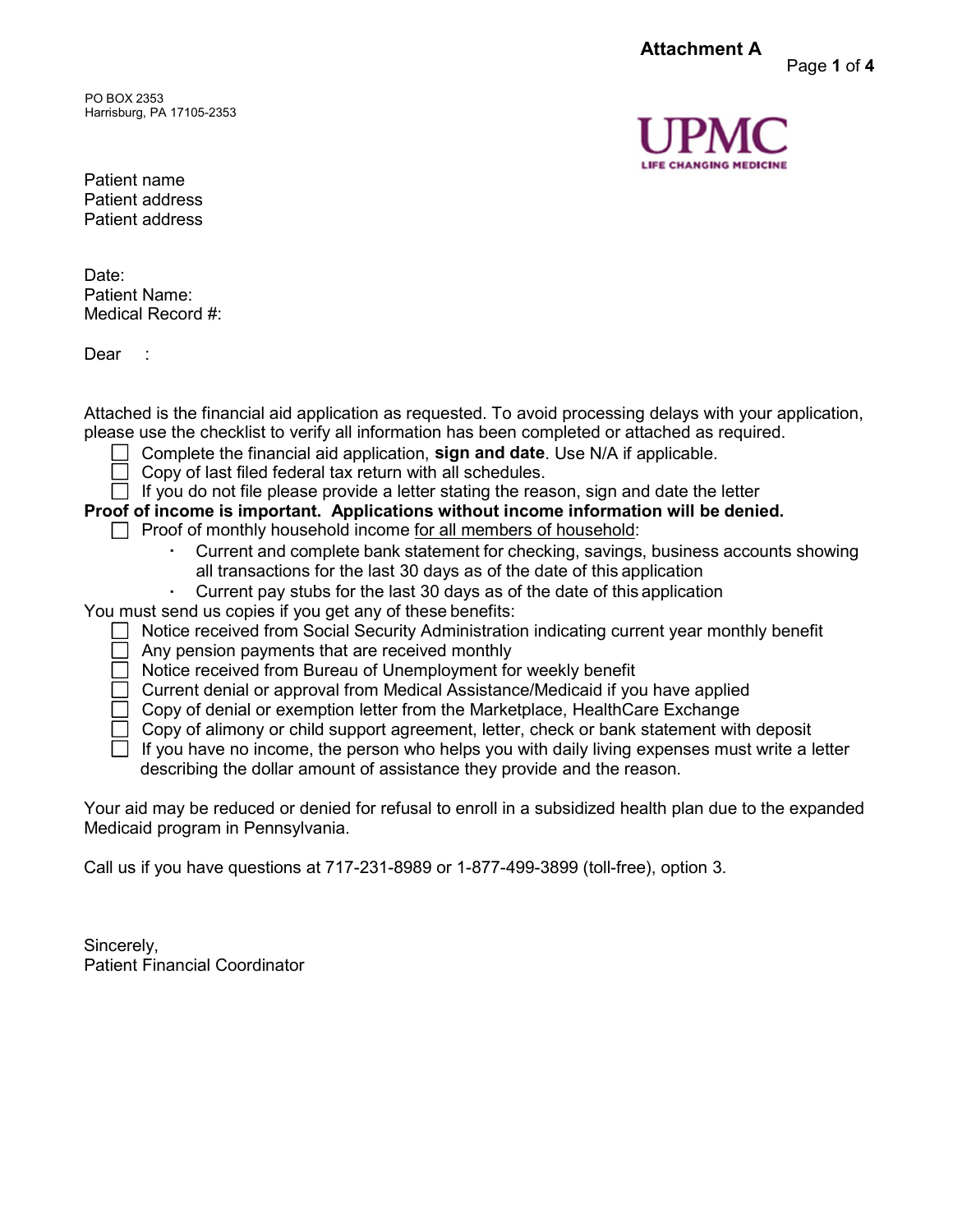

## FINANCIAL AID APPLICATION

If you have any questions, please call Patient Financial Support Services 717-231-8989 or 1-877-499-3899.

## Patient's Information

| Last                                                                                      | First                                                                                                  | MI           | <b>DOB</b>                                           |  |  |
|-------------------------------------------------------------------------------------------|--------------------------------------------------------------------------------------------------------|--------------|------------------------------------------------------|--|--|
| Address                                                                                   | City                                                                                                   | State        | Zip                                                  |  |  |
| SSN#                                                                                      | Phone #                                                                                                |              |                                                      |  |  |
| <b>Guarantor's Information (If Different Than Patient)</b>                                |                                                                                                        |              |                                                      |  |  |
| Last                                                                                      | First                                                                                                  | ΜI           | <b>DOB</b>                                           |  |  |
| SSN#                                                                                      | Phone #                                                                                                | Relationship |                                                      |  |  |
| <b>Household Members:</b><br>Name                                                         | Relationship                                                                                           | <b>DOB</b>   | <b>UPMC</b> in Central Pa<br>Outstanding bills (Y/N) |  |  |
|                                                                                           |                                                                                                        |              |                                                      |  |  |
| Household Income (PROVIDE PHOTOCOPIES OF PROOF OF INCOME FOR LAST 30 DAYS)<br>Wages: Self | Employer/Occupation                                                                                    |              | <b>Monthly Gross</b><br>Amount                       |  |  |
| Spouse<br><b>Others</b>                                                                   |                                                                                                        |              |                                                      |  |  |
| Self Employment<br>Pensions<br>Social Security/SSI                                        |                                                                                                        |              |                                                      |  |  |
| Unemployment or Workers Comp.<br><b>Child/Spousal Support</b>                             | 401 K Plans/Other Annuity Payments                                                                     |              |                                                      |  |  |
| Public Assistance/Cash Assistance                                                         | Veteran's Administration (VA Benefits)<br>Income from Dividends, Interest, Rent<br><b>TOTAL INCOME</b> |              |                                                      |  |  |